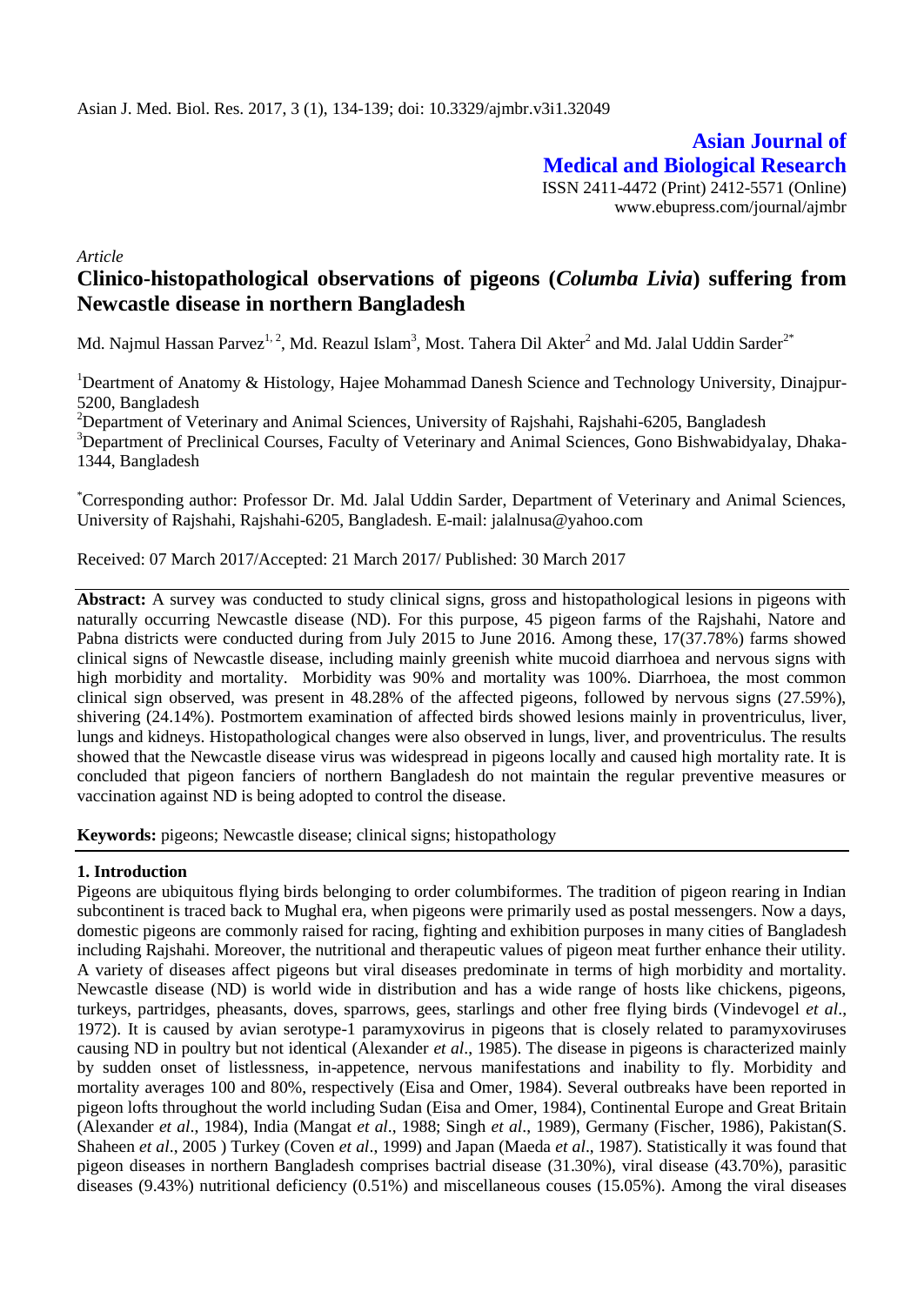Newcastle, Pigeon Pox and Papillomatosis comprises 12.58%, 31.21% and 0.08%, respectively (Sarder *et al*., 2017). During the course of disease, the virus causes sub mucosal to ecchymotic hemorrhages in proventriculus. The urban population associated with keeping and breeding of pigeons usually possesses insufficient knowledge concerning the pathological and therapeutic aspects. Accordingly the health and husbandry matters of pigeons require particular consideration. A scarce information on clinical signs, gross and histopathological lesions of pigeon Newcastle disease in Northern Bangladesh is available. This manuscript describes these aspects in pigeons.

## **2. Materials and Methods**

During July 2015 to June 2016, a total of 45 pigeon farms were randomly selected and visited in the research area of Rajshahi, Natore and Pabna districts. Among these, 17 farms showed clinical signs of Newcastle disease. None of the farms was vaccinated against ND virus. During the survey, prevalence of Newcastle disease in pigeons was evaluated. Clinical signs, morbidity and mortality rates were also recorded throughout the examination. The data was documented using a specially designed proforma for recording the number of birds, general history, management, previous disease, vaccination and treatment etc. Recently dead birds or birds showing peculiar clinical signs of ND were subjected to postmortem examination in the Diagnostic Laboratory, Department of Veterinary and Animal Sciences, University of Rajshahi. Gross lesions were recorded. Morbid samples from proventriculus, liver and lungs were collected and fixed in 10% buffered formalin for histopathological examination. These tissues were embedded in paraffin, sectioned and stained with Haematoxylin & Eosin (Bancroft and Stevens, 1990).

## **3. Results**

Forty five pigeon farms were visited, out of which 17(37.78%) showed clinical signs of Newcastle disease. Surveys indicated that the onset of ND in pigeons was sudden. Affected pigeons showed in-appetence, listlessness and greenish white diarrhoea. Morbidity was 90% and mortality was 100%. Diarrhoea, the most common clinical sign observed, was present in 48.28% of the affected pigeons, followed by nervous signs (27.59%), shivering (24.14%). Respiratory signs were not observed in any of the pigeon farms in the present study. Body condition of pigeons affected by ND was satisfactory in majority of the cases (71.43%), however, 28.57% of the affected pigeons were emaciated. Most of the clinical signs observed during the study included twisting of head and neck (tremors) (Figure 1), greenish white mucoid diarrhea (Figure 2) and shivering. These signs along with respective percentages have been illustrated in Table 2.

Postmortem examination of dead or clinically affected pigeons was conducted which showed gross lesions in various organs. Pale discoloration of liver in some pigeons. Kidneys in some pigeon were slightly enlarged. A few pinpoint haemorrhages were present in proventriculus of some pigeon (Figure 3). No gross lesions were detectable in other organs including trachea, esophagus, gizzard and intestines. Histopathologically, focal hepatitis, vacuolar degeneration was present in hepatocytes suggestive of mild degree of damage to liver tissue and congestion of the portal vein was present (Figure 8). Small to large multiple haemorrhages and congestion were seen in lungs (Figures 5  $\&$  6). Mild degree of mononuclear cell infiltration was present (Figure 7). In the proventriculus, haemorrhage present at the tip of the gland (Figure 4).

## **Table 1. The prevalence of ND in the study area.**

| Location | No. of farms | <b>Diseased farms</b> | <b>Prevalence</b> $(\% )$ |
|----------|--------------|-----------------------|---------------------------|
| Rajshahi | ⊥J           |                       | 40 $(%$ )b                |
| Natore   | ιJ           |                       | $60 (%)$ a                |
| Pabna    | ⊥J           |                       | $13.33\ (%)c$             |

#### **Table 2. Clinical sings observed in ND infected pigeons (n=29).**

| <b>Clinical sings</b>                      | No. of birds | Percentage $(\% )$ |  |
|--------------------------------------------|--------------|--------------------|--|
| Diarrhoea                                  |              | 48.28 $(\%)^a$     |  |
| Nervous sings (Twisting of head $\&$ neck) |              | 27.59 $(\%)^b$     |  |
| Shivering                                  |              | 24.14 $(\%)^{b}$   |  |

Values with different superscripts differ significantly (P<0.01).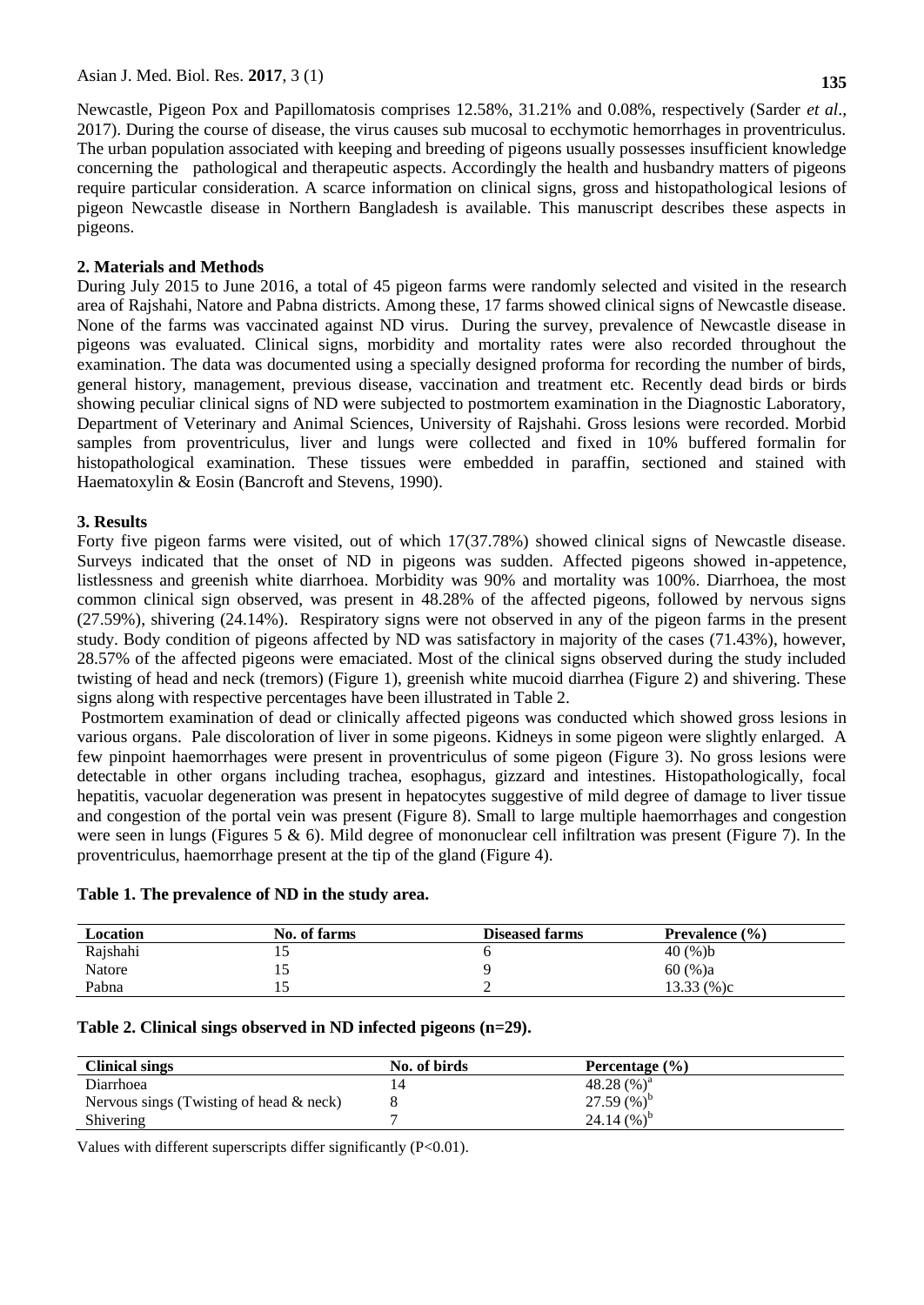**Table 3. Post-mortem lesions observed in ND affected pigeons (n=29).**

| Organs         | No. of birds | Percentage $(\% )$ |
|----------------|--------------|--------------------|
| Proventriculus |              | $20.69~(\% )$      |
| Liver          |              | $20.69~(\%)$       |
| Lung           |              | $17.24\ (%)$       |
| Kidney         |              | 13.79 (%)          |



**Figure 1. Twisting of head and neck due to ND.**



**Figure 3. Pin point haemorrhage in the proventriculus in case of ND.**



**Figure 5. Congestion of the lungs (arrow) (H&E x40).**



**Figure 2. Diarrhoea and twisting of head symptom in case of ND.**



**Figure 4. Hemorrhage present at the tip of the gland of proventriculus (arrow) (H&E x40).**



**Figure 6. Hemorrhage and congestion of the lungs (arrow) (H&E x10).**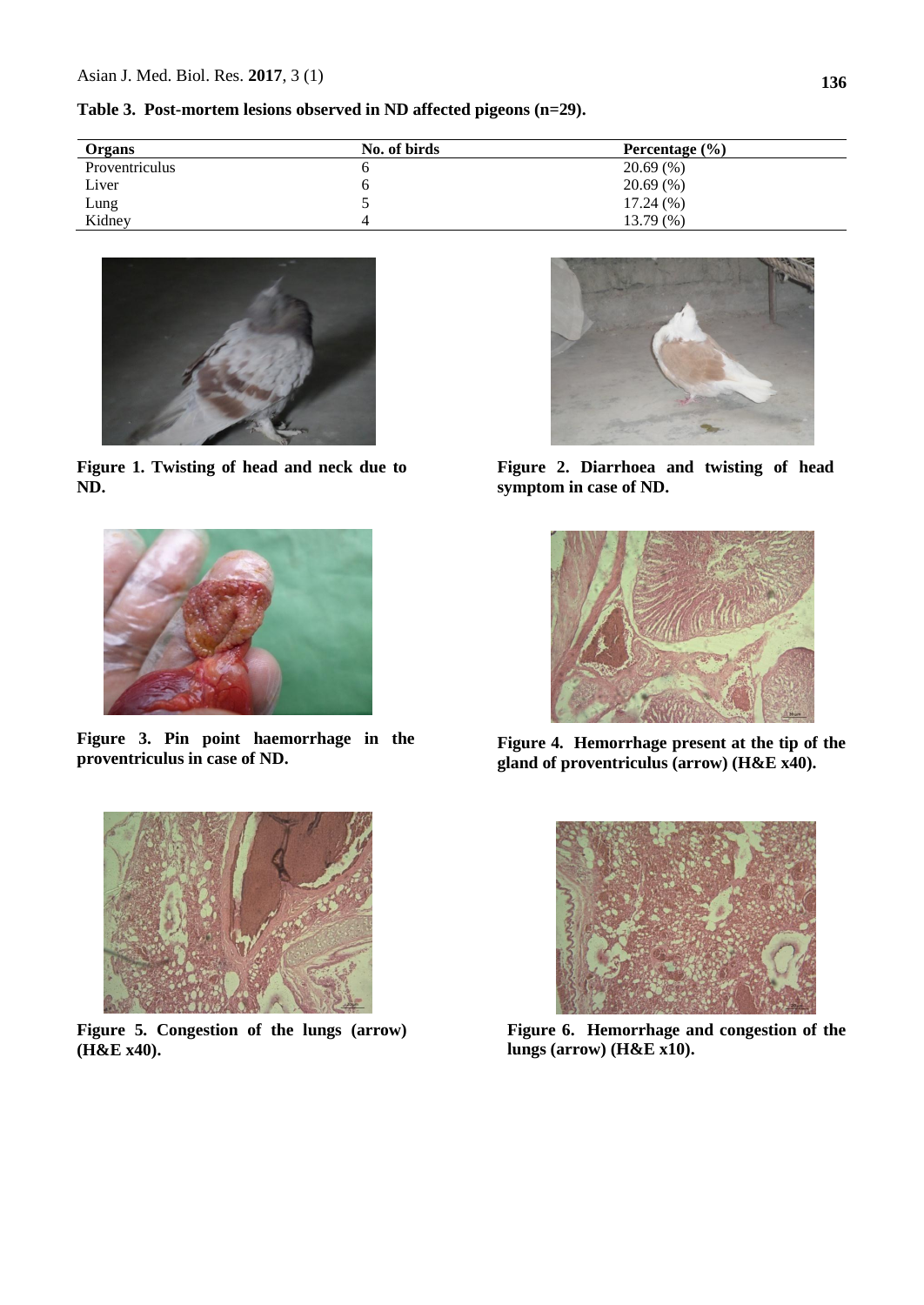

**Figure 7. Infiltration of inflammatory cells (arrow) (H&E x40).**



**Figure 8. Focal hepatitis present, Congestion of portal vein (arrow) (H&E x10).**



**Figure 9. Infiltration of mononuclear cells (arrow) (H&E x40).**

#### **4. Discussion**

Newcastle disease is a serious problem in pigeons. Fairly high morbidity (90%) and mortality (100%) rate due to paramyxovirus-1 (PMV-1) infection was observed in pigeons in the present study. Mangat *et al*. (1988) reported 50 to 70% morbidity in an outbreak of PMV-1 in racing pigeons in India. They further reported mortality around 60% in field outbreaks. During the study a survey of pigeon farms was conducted to determine the point prevalence of ND in pigeons in the research area. On the basis of green mucoid diarrhea and nervous signs it was considered that pigeons were suffering from ND. Using the mentioned clinical criteria, the point prevalence of ND in pigeons was observed to be 60%, 40% and 13.33% in Natore, Rajshahi and Pabna district respectively. Observations of our study are correlated with the findings of Shaheen *et al*. (2005).

In the present study, greenish white diarrhoea and nervous signs were more frequently observed. Barton *et al*. (1992) also observed dirrhoea and nervous signs associated with ND in racing pigeons. In the present study nervous signs in 27.59% cases, diarrhoea in 48.28% and shivering in 24.14% cases were observed but Fischer (1986) observed nervous signs in 86% cases, diarrhoea in 18% and paralysis of legs and wings in 9% of naturally affected pigeons. Many other workers have reported similar signs of ND in pigeons in experimental (El-Mubarak *et al*., 1990; Mishra *et al*., 2000) and field outbreaks (Eisa and Omer, 1984; Tangredi, 1985; Fischer, 1986; Mangat *et al*., 1988). Khan (1968) reported paralysis of legs and wings in 80 and 60% experimentally infected pigeons, respectively. The occurrence of paralysis and nervous signs reported by Khan (1968) are fairly high than those observed in Pakistan. The occurrence of paralysis of legs and wings were not observed in the present study. No respiratory signs were also observed in the present study. Khan (1968) did not observe any respiratory signs in field outbreaks or experimentally inoculated pigeons but laboured breathing and respiratory distress was reported in pigeons kept in a cage adjoining experimentally infected pigeons. In the present study, 71.43% affected birds showed satisfactory body conditions, while 28.57% birds were emaciated. However, it appears that body condition relates to the duration of the disease. Alexander *et al*. (1984) reported that general loss of condition and anorexia occurred occasionally in ND infected pigeons. According to Herdt and Devriese (2000), general condition of the pigeons remains well in ND. Gross lesions were present only in few cases in the present study. In this study lesions were also recorded in lungs, liver and proventriculus. In most cases no gross lesions were recorded. Eisa and Omer (1984) and Maeda *et al*. (1987) reported no gross lesions in natural outbreaks of ND in pigeons, while El-Mubarak *et al*. (1990) reported congestion of viscera and catarrhal enteritis in experimentally infected pigeons with paramyxovirus-1. Mubarak (2000) observed gross lesions and congestion in visceral organs in experimentally infected pigeons with chicken origin ND virus.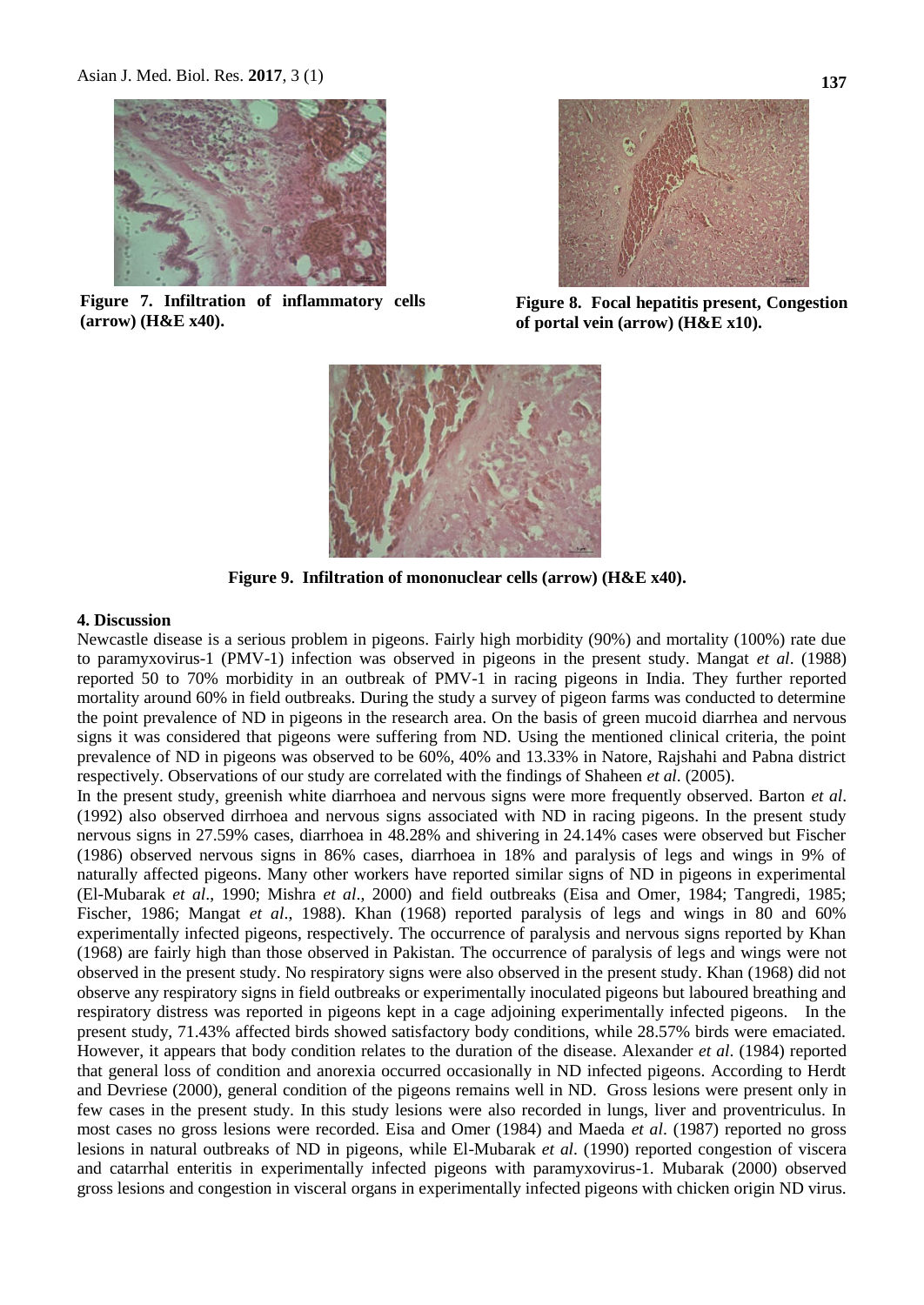Respiratory signs were not observed in present study which is in conformity to the findings observed by Herdt and Devriese (2000). They did not observe any respiratory signs in field outbreaks or experimentally inoculated pigeons. However, Fuller *et al*. (2010) reported the lack of gross lesions in natural ND outbreaks.

Histopathological changes were present in proventriculus, lungs and liver of the pigeons affected with ND in the present study. Mild degenerative changes were observed in liver in the present study. Fischer (1986) also observed mononuclear interstitial infiltration in liver in nearly all infected birds. However, Mangat *et al*. (1988) and ElMubrak *et al*. (1990) observed hepatitis. Although lungs appeared normal grossly, histological changes were detected including haemorrhages and mononuclear cell infiltration. Mubarak (2000) also observed haemorrhages and leucocytic infiltration in lungs but the type of leucocytes was not mentioned. Fischer (1986) did not observe haemorrhages but mononuclear interstitial infiltration was often seen in lungs of pigeons in natural outbreaks of paramyxovirus-1. No histological changes were detected in the trachea. It is concluded that the ND virus was wide spread in pigeons locally and no preventive measures or vaccination is being adopted by pigeon owners to control the disease.

#### **5. Conclusions**

From this study, it is concluded that due to high mortality rate Newcastle disease is an important harmful disease for pigeon rearing. Greenish white diarrhoea, head twisting and shivering are major clinical signs and grossly pin point haemorrhage in the proventriculus is the postmortem findings and microscopic study shows haemorrhage at the tip of the gland of proventriculus which is the key points for the diagnosis of ND. So, vaccination schedule should be applied regularly against ND for sustaining pigeon farm in Bangladesh.

#### **Acknowledgements**

The authors are grateful to the Department of Veterinary and Animal Sciences, Rajshahi University, Bangladesh for providing all essential facilities and to the Krishi Gobeshona Foundation (KGF), Bangladesh for financial support.

#### **Conflict of interest**

None to declare.

#### **References**

- Alexander DJ, GWC Wilson, JA Thain and SA Lister, 1984. Avian paramyxovirus type-1 infection of racing pigeons: 3. Epizootiological considerations. Vet. Rec., 115: 213-216.
- Alexander DJ, P Russel and G Parsons, 1985. Antigenic and biological characterization of avian paramyxovirus type-1 isolates from pigeons: An international collaborative study. Avian Pathol., 14: 365-376.
- Bancroft JD and A Stevens, 1990. Theory and Practice of Histological Techniques. Churchill Livingstone, London, UK.
- Barton JT, AA Bicford, GT Cooper, BR Carlton and CJ Cardona, 1992. Avian paramyxovirus type-1 infection in racing pigeons in California. Clinical signs, pathology and serology. Avian Dis., 36: 463-468.
- Coven F, DJ Alexander, OZ Misirlioglu and I Ozdemir, 1999. A study of paramyxovirus-1 infection in pigeons. Bornova-Veteriner-Kontrolve-Arastirma-Enstitusu-Dergisi, 24: 1-10.
- Eisa M, and E A Omer, 1984. A natural outbreak of Newcastle disease in pigeons in Sudan. Vet. Rec., 114: 297.
- El-Mubarak AK, EEEA Elzein, AIA Elgasim, EME Abu Elzein and AIA Elgasim, 1990. Note on the pathology of experimental infection of pigeons by the pigeon paramyxovirus type-1 (PPMV-1). Revue-d'Elevage-etde-Med. Vet.Des-Pays-Tropica., 43: 441-444.
- Fischer E, 1986. Pathology of spontaneous paramyxovirus-1 infection in pigeons. Inaugural Dissertation Fachbereich Veterinarmedizin JustusLiebig-Universitat, Giessen, German Federal Republic, pp. 84.
- Fuller CM, L Brodd, RM Irvine, DJ Alexander and EW Aldous, 2010. Development of an L gene real-time reverse-transcription PCR assay for the detection of avian paramyxovirus type 1 RNA in clinical samples. Arch. Virol., 155: 817-823.
- Herdt PD and L Devriese, 2000. Pigeons. In: Avian Medicine, by Tully, T. N., M. P.C. Lawton, G. M. Dorrstein (Eds.) Reed Educational and Professional Publishing Ltd. Oxford, UK, pp. 330
- Khan MA, 1968. Epizootiology of Newcastle disease in wild birds. MSc. Thesis, Deptt. Microbiol., West Pakistan Agri. Univ., Lyallpur, Pakistan.
- Maeda M, S Koizumi and M Yachi, 1987. Histopathological changes in Newcastle disease affecting racing pigeons in Japan. Japanese J. Vet. Sci., 49: 217-223.